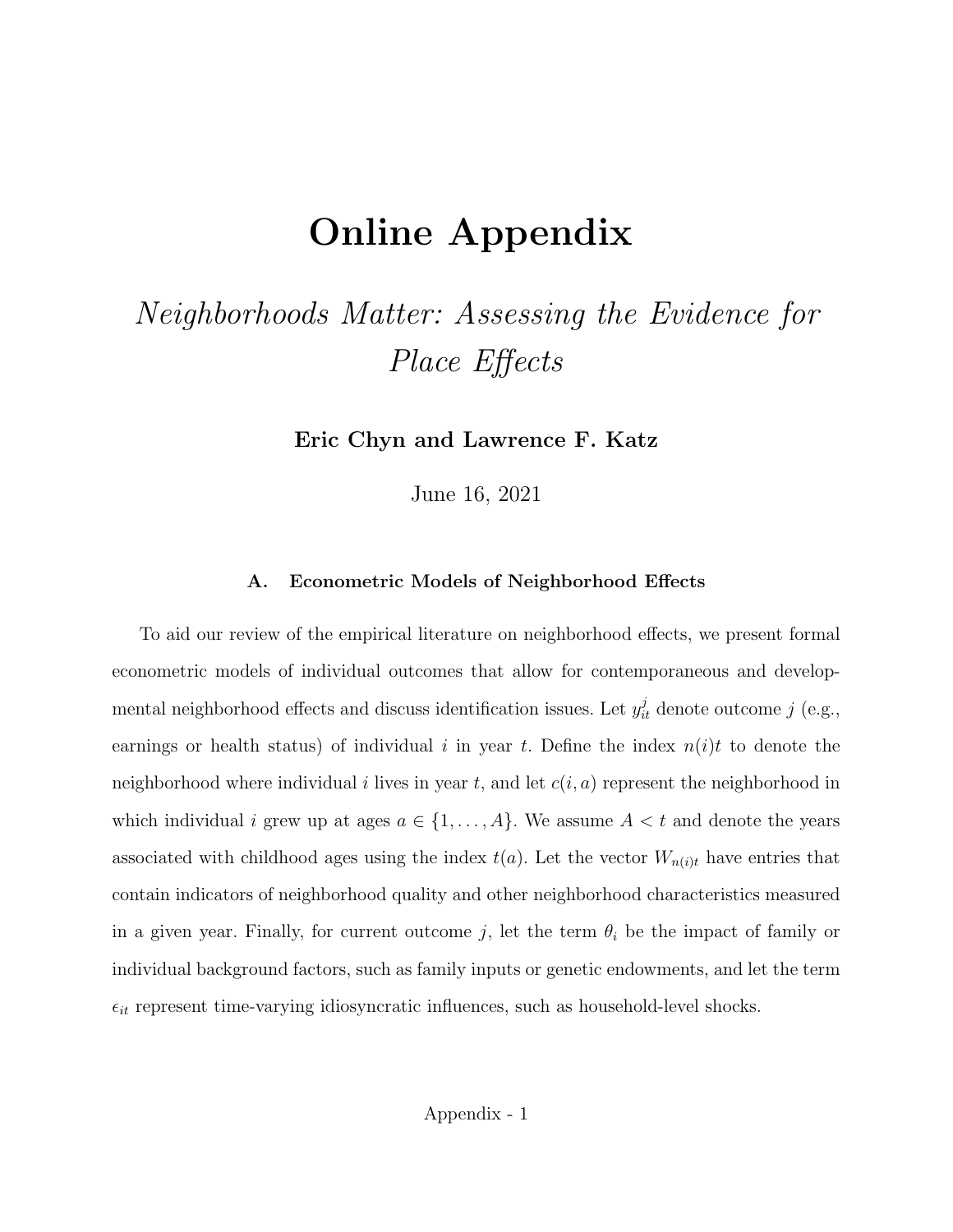A simple model assumes  $y_{it}^j$  is an additive function of neighborhood effects and other factors:

<span id="page-1-0"></span>
$$
y_{it}^j = W_{n(i)t} \lambda' + \sum_{a=1}^A W_{c(i,a)t(a)} \mu'_a + \theta_i + \epsilon_{it}.
$$
\n(1)

The contemporaneous effects of current neighborhood characteristics are captured by the coefficients contained in the vector  $\lambda$ . The possibility that neighborhoods have lasting exposure effects due to impacts on child development is captured by the coefficients contained in the age-specific vector  $\mu_a$ . These effects may vary (i.e.,  $\mu_a \neq \mu_{a-1}$ ) which embodies the "critical age effects" hypothesis that some childhood ages may be more important than others. Note that Equation [1](#page-1-0) assumes that there are no lingering effects from an individual's previous adult neighborhoods (residential locations in the years between childhood and  $t$ )—an assumption that is often tested in the empirical literature (e.g., Chetty and Hendren 2018).

The production function for current outcomes embodied in Equation [1](#page-1-0) encompasses a range of models from the neighborhood effects literature. Theoretically, much attention has focused on a canonical linear-in-means model of social interactions that assumes the presence of only contemporaneous neighborhood effects (Manski 1993; Brock and Durlauf 2001). In this model, there are three sources of neighborhoods effects. First, endogenous peer effects arise due to the propensity for individual behavior to depend on the expected (mean) behavior of their neighborhood peers. Second, exogenous effects represent the possibility that individual behavior is shaped by a vector of average characteristics (e.g., socioeconomic background) of neighbor peers. Third, correlated effects refer to the fact that individuals within a neighborhood face the same institutional and physical environments (e.g., access to schools, law enforcement practices, temperature, or air pollution). As discussed in Manski (1993), it is typically not possible to separately identify endogenous effects from exogenous effects (or from unmeasured correlated effects) in the canonical linear-in-means model. Rather, a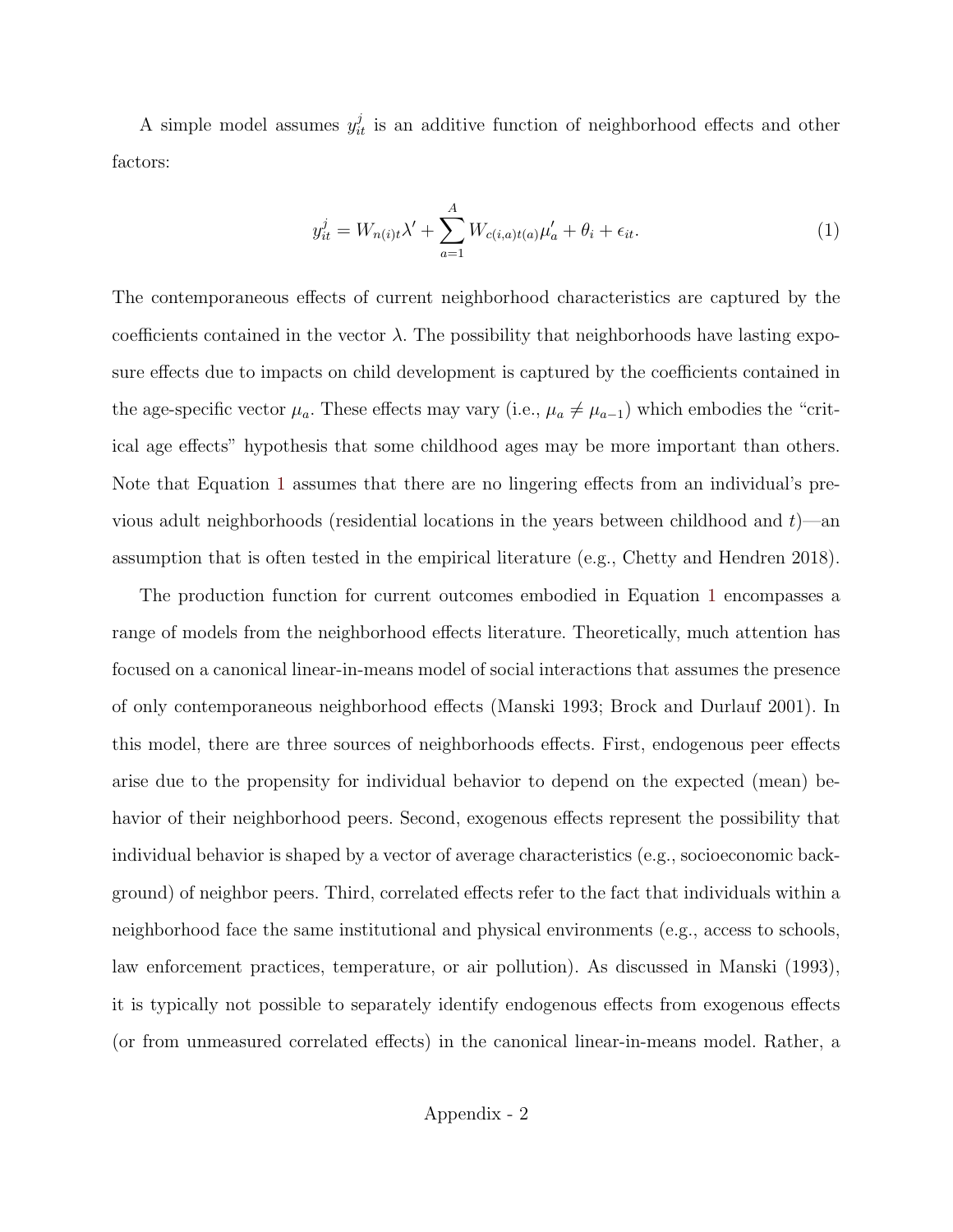reduced form can be examined and estimated to test for evidence of some form of contemporaneous neighborhood effects:

<span id="page-2-0"></span>
$$
y_i^j = \alpha + x_i \gamma' + \overline{x}_n \beta' + z_n \gamma' + \epsilon_i,
$$
\n<sup>(2)</sup>

where  $x_i$  is a vector for individual characteristics (e.g., socioeconomic background),  $\overline{x}_n$  is a vector of the averages of the individual background characteristics for the residents of neighborhood  $n, z_n$  is a vector of other neighborhood characteristics (e.g., school resources), and  $\epsilon_i$  is an error term. In this framework, the main coefficient of interest is the vector  $\beta$ as a measure of the reduced form impacts of both endogenous and exogenous neighborhood effects.

There has been much recent attention on models that focus solely on childhood neighborhood effects. Chetty and Hendren (2018) study the effects of moving a child to a new area where other children do well. They characterize neighborhoods in terms of the mean adult outcomes of children who spend their entire childhood in an area (those who are "permanent residents"). Since place effects may vary based on parent income and the child's birth cohort, Chetty and Hendren examine the impact of the mean outcome of children who are permanent residents of place n with parents at the percentile  $p$  of the income distribution in birth cohort s denoted as  $\bar{y}_{nps}^j$ . Formally, they focus on a restricted version of Equation [1](#page-1-0) for children who moved across areas:

<span id="page-2-1"></span>
$$
y_i^j = \alpha_m + \beta_m \overline{y}_{nps}^j + \theta_i,\tag{3}
$$

where  $y_i^j$  $i_i$  is an adult-age outcome (e.g., income at age 24) for child i who moved to commuting zone *n* at age  $m \in \{1, ..., A\}$  and stayed for the rest of their childhood, and  $\theta_i$  is an error term. The coefficient of interest  $\beta_m$  represents the mean impact of spending year m of one's childhood onward in an area where permanent residents have better outcomes. In this model,